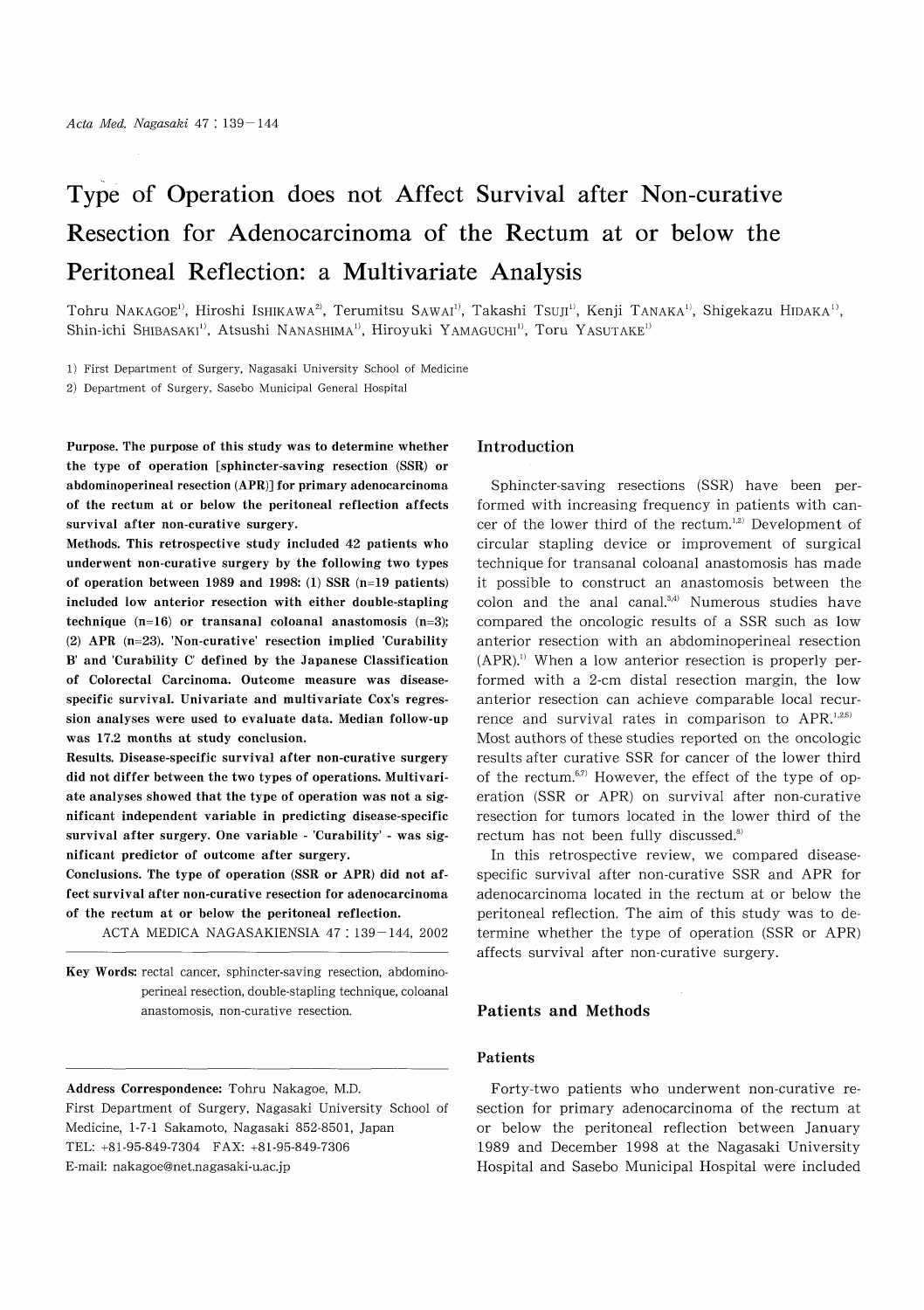in this study. Thirteen were women, and 29 were men. Ages ranged from 44 to 90 years, with a median age of 64.5 years. The patients underwent the following two types of operations for rectal cancer: (i) SSR (SSR group with 19 patients), low anterior resection with either an intrapelvic anastomosis achieved by doublestapling technique<sup>3)</sup> (DST) (16 patients) or a transanal coloanal anastomosis<sup>4)</sup> (CAA) achieved by hand-sewn suture (3 patients) (ii) APR (APR group with 23 patients). The following groups of patients were excluded from this study: patients who underwent curative surgery; patients who underwent Hartmann resections or total pelvic exenterations; patients with more than one carcinoma of the colon and rectum; patients with other organ malignancies; patients with familial adenomatous polyposis; patients who were treated with local excision; patients who died following postoperative complications occurring within one month of the operation; and patients who were lost to follow-up.

All patients underwent preoperative that included digital and endoscopic examination, biopsy, abdominopelvic computed tomography, and in more recent years endoscopic ultrasonography. None of the patients had received pre- or intra-operative radiotherapy and chemotherapy. Patients received adjuvant cytotoxic chemotherapy after surgery (systemic administration of 5 fluorouracil (5-FU) and/or infusion chemotherapy of 5- FU via proper hepatic artery for liver metastases), and/or oral administration of 5-FU derivatives.

## Definitions

Tumor location was measured in distance (cm) from the dentate line, which was determined by preoperative rigid or flexible colonoscopy. We confirmed intraoperatively that the lower margins of the tumors were located in the rectum at or below the peritoneal reflection. Macroscopic type of tumor, 'Curability' of surgical resection, and grade of peritoneal dissemination (P1, P2, and P3) and liver metastasis (H1, H2, and H3) were determined according to the Japanese Classification of Colorectal Carcinoma.<sup>9)</sup> Tumor size (cm) was documented as the longest diameter of the tumor on gross examination of the fresh specimen. Distal resection margin (cm) was determined on gross examination of the fresh specimen that was spread on a cork specimen board by means of fine needles. Tumor stage and histologic grade were obtained from the pathologic report after surgery. American Joint Committee on Cancer Classification and Stage groupings were used for tumor assessment.<sup>10)</sup>

...<br>*Curability'*: 'Curability' of surgical resection was deter mined both macroscopically and microscopically?) The lymph nodes of groups 1, 2, and 3 are referred to as nl, n2, and n3, respectively, based on the extent of lymph node metastasis. Rectal resection on the basis of lymph node dissection was classified as follows: D1, rectal resection with complete removal of group 1 lymph nodes only; D2, rectal resection with complete removal of group 1 and 2 lymph nodes; and D3, rectal resection with complete removal of group 1, 2, and 3 lymph nodes. 'Curability A' indicates that there were no residual tumors and there was a high probability of cure, under the following conditions: (1) 'D' number  $\geq$  'n' number; (2) no metastases in liver, peritoneum, and other distant organs; and (3) surgical margins without histological evidence of malignant cells. 'Curability B' indicates that there were no residual tumors estimated but the patient could not be assessed as 'Curability A' because the patient had one or more of the following conditions: (1) 'D' number <'n' number; (2) excision for metastases in liver, peritoneum, and other distant organs; and (3) surgical margins that histologically showed malignant cells. 'Curability C' indicates that there was definite residual tumor. In this study, 'Curability A' is designated as 'curative' resection, while 'Curability B' and 'Curability C' are considered 'non-curative' resections.

#### Operative technique

 Our policy regarding the resection for cancer of the rectum at or below the peritoneal reflection was as follows. The abdominal portion of the  $DST^3$ ,  $CAA^4$ , or APR was performed using exactly the same techniques, except for transection of the distal rectum or excision of the rectum. We have principally removed lymph nodes at the root of inferior mesenteric artery for patients with stage III/IV tumor, while we did not for patients with stage 0/I/II tumor. Lateral lymph node dissection with removal of the autonomic nerves was performed for patients with stage III/IV tumors, whereas not for patients with stage 0/I/II tumors. The entire mesorectum was routinely mobilized to the pelvic floor in the avascular plane via sharp dissection. All patients underwent the total mesorectum excision.<sup>11)</sup> The choice of operation (DST, CAA, or APR) depended on the location of the tumor relative to the dentate line and stage. The policy has been to perform the anastomosis in the abdomen by DST whenever possible. If an anastomosis could not then be achieved per abdomen, transanal CAA was performed. In DST and CAA, the distal rectum was divided with a 1-cm margin for stage 0/I or a 2-cm distal resection for stage II/III/IV tumors. In the APR, the distal rectum was not transected and the anus and rectum were widely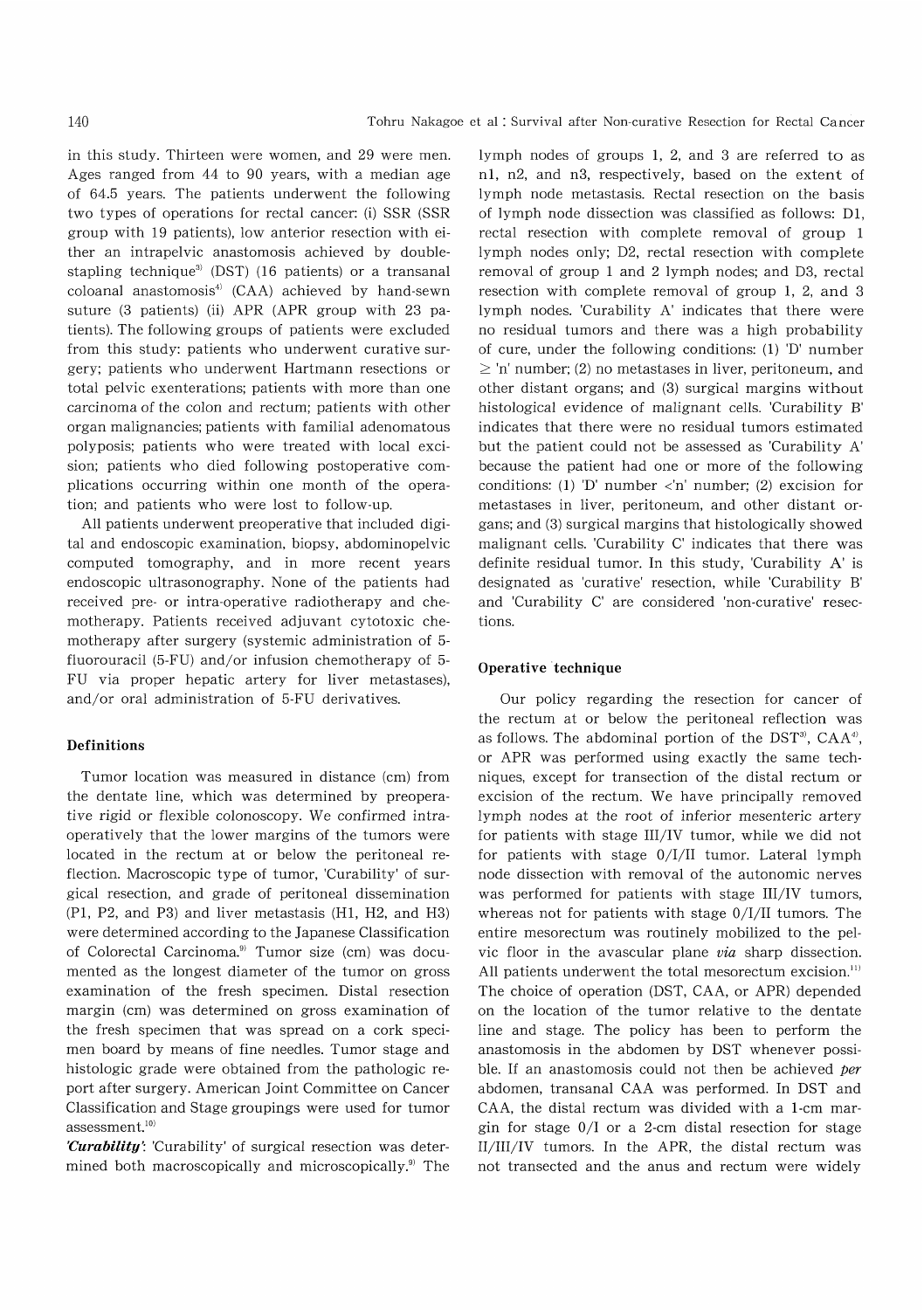#### excised.

Aggressive resection for distant metastases such as liver metastases (H1and  $H2<sup>9</sup>$ ), peritoneal dissemination  $(PI<sup>9</sup>)$ , and lung metastasis was performed, whereas resection for para-aortic lymph node metastases  $(N4<sup>9</sup>)$ was not.

#### Follow-up and study endpoints

Follow-up was completed through office records, telephone, or written contact with the patient and/or primary care physician. The patients were examined at three-month intervals for the first three postoperative years and every six months thereafter. Complete clinical examinations were performed and included digital and rectal palpation, as well as total colonoscopy. In addition, the patients underwent periodic metastatic workup using chest and abdominal computed tomography. Follow-up for all patients included in this study was complete and median follow-up was 17.2 (range, 2.5- 76.9) months at the conclusion of the study. A minimum of 3-years of follow-up is available for all patients.

Endpoint of the study was disease-specific survival. Disease-specific survival was defined as the time from the date of operation to the date of rectal cancer death. Data from patients who died of causes other than rectal cancer were censored in the survival analysis.

#### Statistical analysis

Continuous data were expressed as mean  $\pm$  standard deviation. Comparison of the continuous data between the two groups was conducted using unpaired t-test. Categorical data were analyzed by  $\chi^2$  test or Fisher's exact test. The influence of each variable on the survival time was calculated according to the Kaplan-Meier method,<sup>12)</sup> and differences between survival times were tested for significance using the log rank test.<sup>13)</sup> The prognostic relevance of a single factor was determined by univariate Cox's regression analysis, whereas clinicopathological factors were analyzed by multivariate Cox' regression analysis.<sup>14)</sup> All tests were two-tailed and a  $P$  value of less than 0.05 was considered significant.

## Results

# Comparison of clinicopathological features between the SSR and APR groups

Mean distance between the tumor lower margin and

the dentate line (tumor location) in the SSR group was significantly longer that that in the APR group  $(P<0.0001)$ . Mean tumor size and distal resection margin in the SSR group were significantly shorter than those in the APR group, respectively  $(P=0.0002$  and P =0.031, respectively). However, there were no differences in the other variables (age, gender, macroscopic type, histologic grade, lymphatic and venous invasions, T stage, N stage, M stage, stage, 'Curability', and postoperative chemotherapy) compared between the two groups (Table 1).

Table 1. Comparison of clinicopathological features between SSR and APR groups.

|                                        | No. of cancer   |               |           |  |
|----------------------------------------|-----------------|---------------|-----------|--|
|                                        | $SSR*$          | $APR*$        |           |  |
| Variable                               | $(n=19)$        | $(n=23)$      | $P$ value |  |
| Age (years) +                          | $64.7 \pm 15.1$ | $63.2 + 9.1$  | 0.68      |  |
| Gender                                 |                 |               | 1.00      |  |
| Female                                 | 6(31.6)         | 7(30.4)       |           |  |
| Male                                   | 13 (68.4)       | 16 (69.6)     |           |  |
| Tumor location (cm) $\dagger$          | $3.4 \pm 1.1$   | $1.3 + 1.2$   | < 0.0001  |  |
| Tumor size (cm) +                      | $4.9 \pm 1.1$   | $7.2 \pm 2.2$ | 0.0002    |  |
| Distal resection margin (cm) $\dagger$ | $2.9 \pm 2.4$   | $4.5 \pm 2.1$ | 0.031     |  |
| Macroscopic type‡                      |                 |               | 0.19      |  |
| Type 1 or Type 2                       | 15 (79.0)       | 13(56.5)      |           |  |
| Type 3 or Type 4                       | 4(21.0)         | 10(43.5)      |           |  |
| Histologic grade                       |                 |               | 0.55      |  |
| Well differentiated                    | 5(26.3)         | 3(13.0)       |           |  |
| Moderately differentiated              | 11 (57.9)       | 16 (69.6)     |           |  |
| Poorly differentiated                  | 3(15.8)         | 4(17.4)       |           |  |
| Lymphatic invasion                     |                 |               | 0.43      |  |
| Absent                                 | 5(26.3)         | 3(13.0)       |           |  |
| Present                                | 14(73.7)        | 20 (87.0)     |           |  |
| Venous invasion                        |                 |               | 0.32      |  |
| Absent                                 | 4(21.1)         | 9(39.1)       |           |  |
| Present                                | 15 (78.9)       | 14 (60.9)     |           |  |
| T stage                                |                 |               | 0.21      |  |
| T3                                     | 12 (63.2)       | 9(39.1)       |           |  |
| T <sub>4</sub>                         | 7(36.8)         | 14 (60.9)     |           |  |
| N stage                                |                 |               | 1.00      |  |
| N <sub>0</sub>                         | 3(15.8)         | 3(13.0)       |           |  |
| N1/N2                                  | 16 (84.2)       | 20 (87.0)     |           |  |
| M stage                                |                 |               | 0.48      |  |
| M <sub>0</sub>                         | 3(15.8)         | 6(26.1)       |           |  |
| M1                                     | 16 (84.2)       | 17 (73.9)     |           |  |
| <b>Stage</b>                           |                 |               | 0.72      |  |
| п                                      | 1(5.3)          | 2(8.7)        |           |  |
| $\mathbf{I}$                           | 2(10.5)         | 4(17.4)       |           |  |
| IV                                     | 16 (84.2)       | 17 (73.9)     |           |  |
| 'Curability'#                          |                 |               | 0.75      |  |
| 'Curability B'                         | 8(42.1)         | 8(34.8)       |           |  |
| 'Curability C'                         | 11 (57.9)       | 15 (65.2)     |           |  |
| Postoperative chemotherapy             |                 |               | 1.00      |  |
| No                                     | 5(26.3)         | 6(26.1)       |           |  |
| Yes                                    | 14 (73.7)       | 17 (73.9)     |           |  |

\* SSR, sphincter-preserving resection; APR, abdominoperineal resection.

 $\dagger$  Age, tumor location, tumor size, and distal resection margin are expressed as means  $\pm$ standard deviations. Statistical analysis used unpaired t-test.

( Macroscopic type and `Curability' were determined according to the Japanese

Classification of Colorectal Carcinoma.<sup>9)</sup>See "Patients and Methods".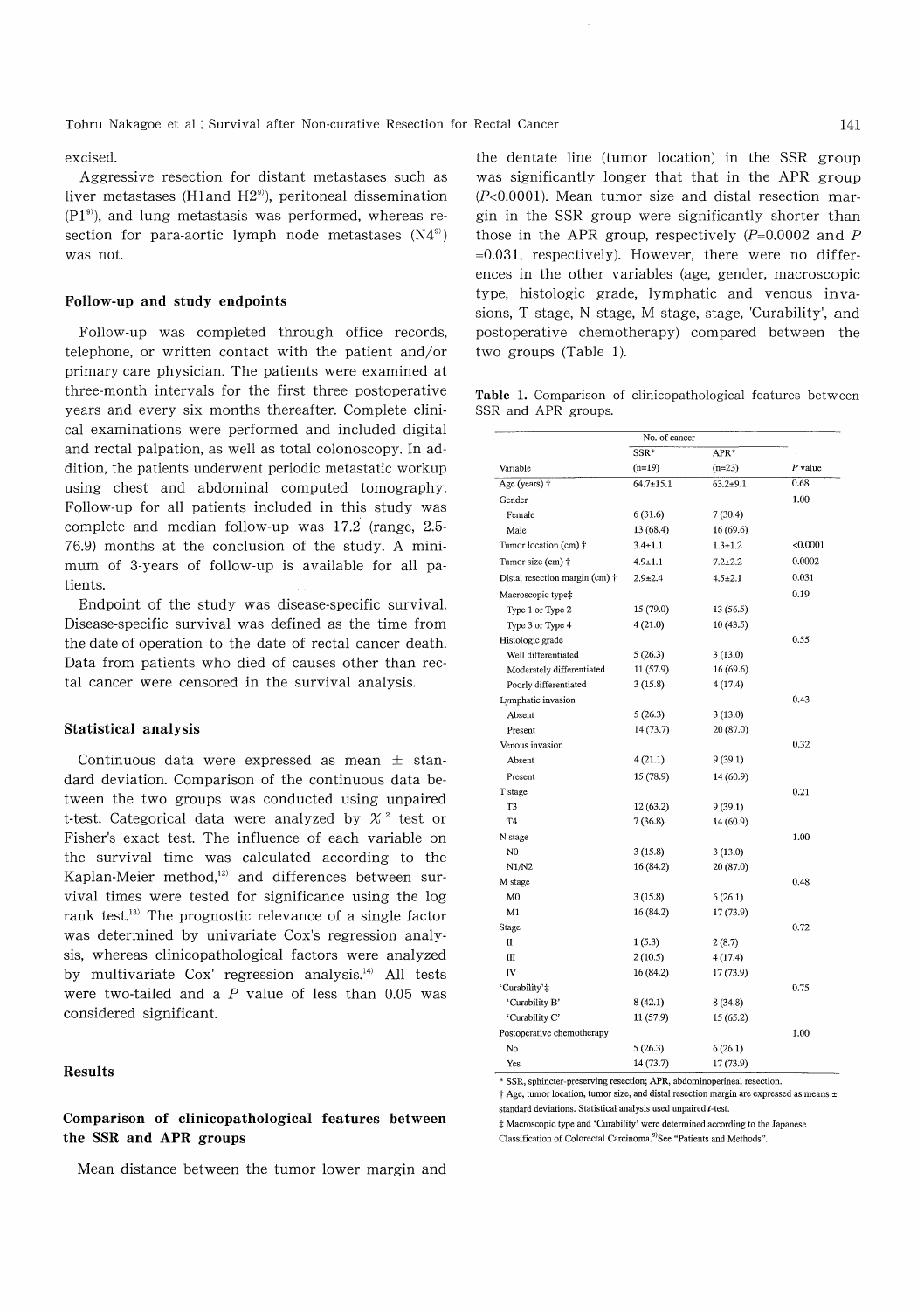### Factors of non-curative resection and patients' outcome

 Clinicopathological factors of non-curative resection are shown in Table 2 (the patients had one or more factors).

Table 2. Factors of non-curative resection

| 'Curability B'† |                 |  |
|-----------------|-----------------|--|
|                 | 'Curability C'† |  |
| $(n=16)$        | $(n=26)$        |  |
| 7               | 15              |  |
| 0               | 3               |  |
| $\mathbf{0}$    | 5               |  |
| 3               | 6               |  |
|                 |                 |  |
| 6               | 6               |  |
| 1               | 1               |  |
|                 |                 |  |

\*The patient had one or more factors .

tVariables were determined according to the Japanese Classification of Colorectal Carcinoma.<sup>9)</sup>See "Patients and Methods".

'Curability B': Of 7 patients underwent hepatectomies for liver metastases with curative intent, 2 patients are alive with disease-free (77.0 and 36.6 months after surgery), while 5 patients died with hematogenous metastases [median follow-up, 21.0 (range, 4.1-25.8) months]. All of 3 patients who had a factor of "D number  $\langle$  n number"" died of disease [median follow-up, 16.4 (range, 9.5-50.0) months]. Of 7 patients who had a positive resection margin, 3 patients are alive with disease-free [median follow-up, 40.3 (range, 39.6-44.6) months], whereas 4 patients died of disease [median follow-up, 43.0 (range, 16.4-75.7) months].

Curability  $C'$ : All patients died of disease [median] follow-up, 12.5 (range, 2.5-38.1) months].

# Comparison of survival time after non-curative surgery between the SSR and APR groups

Disease-specific survival time after non-curative surgery between the SSR and APR groups did not differ  $(P=0.45)$ . The cumulative 5-year disease-specific survival rates were 13.2% in the SSR group and 9.3% in the APR group (Fig. 1).



Figure 1. Disease-specific survival curve in 42 patients who underwent non-curative resection for cancer of the rectum at or below the peritoneal reflection according to the type of operation. SSR, sphincter-preserving resection. APR, abdominoperineal resection.

## Cox's regression analysis to determine the prognostic value of type of operation

To assess the effects of different variables on disease-specific survival in 42 patients who underwent non-curative resection for rectal cancer, the Cox's regression analysis was conducted. We excluded variables such as T stage, N stage, and M stage from this analysis to avoid the problem of collinearity. However, we included the remaining 13 variables (age, gender, tumor location, tumor size, distal resection margin, macroscopic type, histological grade, lymphatic and venous invasions, stage, postoperative chemotherapy, type of operation, and 'Curability'). Univariate Cox's regression analysis indicated that lymphatic invasion, stage, and 'Curability' were associated with short survival of the patient. Multivariate Cox's regression analysis revealed that only one independent variable - 'Curability' - was found to be significant for predicting survival (Table 3).

#### Discussion

The effect of the type of operation on survival after non-curative resection for tumors located in the lower third of the rectum has not been fully discussed.<sup>8)</sup> Bokey et al.<sup>8)</sup> reported that the nature of the operation [SSR (high, low, or extended low anterior resection) and APR] performed had no independent effect on survival in patients with all stages. The current study

#### 142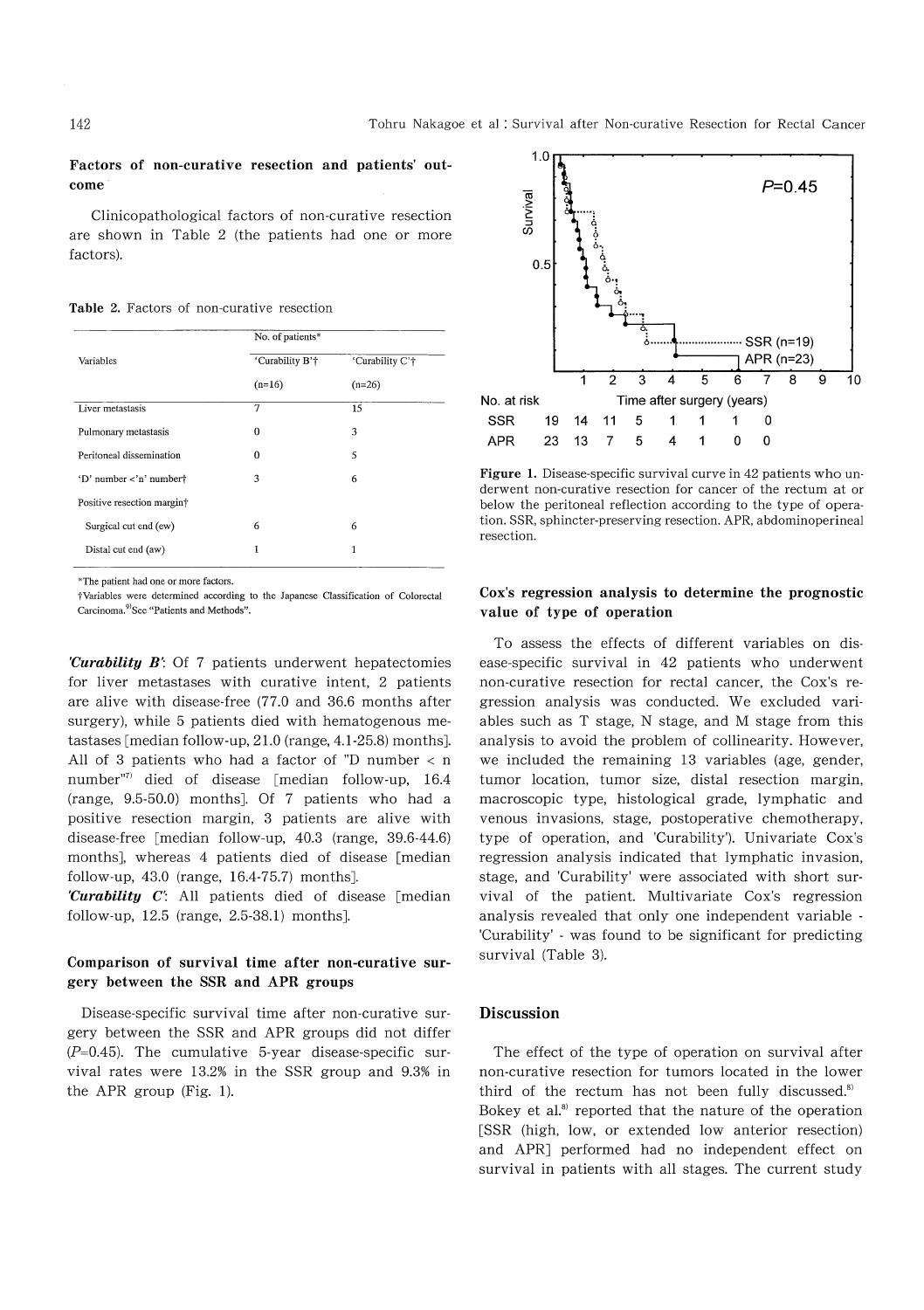Tohru Nakagoe et al : Survival after Non-curative Resection for Rectal Cancer

|            |  | <b>Table 3.</b> Prognostic variables for disease-specific survival after non-curative resection in Cox's regression analysi |  |  |  |  |
|------------|--|-----------------------------------------------------------------------------------------------------------------------------|--|--|--|--|
| $(n=42)$ . |  |                                                                                                                             |  |  |  |  |

|                                             | Univariate analysis |           | Multivariate analysis |           |  |  |
|---------------------------------------------|---------------------|-----------|-----------------------|-----------|--|--|
| Variables                                   | HR (95% CI)*        | $P$ value | HR (95% CI)*          | $P$ value |  |  |
| Age $(+10$ years)                           | $1.01(0.98-1.04)$   | 0.50      | $1.00(0.95 - 1.04)$   | 0.83      |  |  |
| Gender                                      |                     |           |                       |           |  |  |
| Female                                      | $\mathbf{1}$        |           | $\mathbf 1$           |           |  |  |
| Male                                        | $1.50(0.72-3.1)$    | 0.28      | $0.99(0.33 - 2.97)$   | 0.99      |  |  |
| Tumor location (+1.0 cm)                    | $1.02(0.83 - 1.25)$ | 0.82      | $1.02(0.65-1.59)$     | 0.93      |  |  |
| Tumor size $(+1.0 \text{ cm})$              | $1.19(1.00-1.41)$   | 0.050     | $1.17(0.90-1.52)$     | 0.25      |  |  |
| Distal resection margin $(+1.0 \text{ cm})$ | $0.96(0.84-1.11)$   | 0.60      | $0.98(0.74-1.29)$     | 0.88      |  |  |
| Macroscopic type <sup>+</sup>               |                     |           |                       |           |  |  |
| Type 1 or Type 2                            | $\mathbf{1}$        |           | $\mathbf 1$           |           |  |  |
| Type 3 or Type 4                            | $1.21(0.61-2.39)$   | 0.59      | $1.60(0.53-4.81)$     | 0.41      |  |  |
| Histological grade                          |                     |           |                       |           |  |  |
| Well differentiated                         | $\mathbf{1}$        |           | $\mathbf{1}$          |           |  |  |
| Moderately differentiated                   | $1.66(0.67-4.12)$   | 0.27      | $1.38(0.43 - 4.39)$   | 0.59      |  |  |
| Poorly differentiated                       | $2.73(0.87 - 8.56)$ | 0.085     | 2.69 (0.46-15.75)     | 0.27      |  |  |
| Lymphatic invasion                          |                     |           |                       |           |  |  |
| Absent                                      | $\mathbf{1}$        |           | $\mathbf{1}$          |           |  |  |
| Present                                     | 2.74 (1.06-7.09)    | 0.038     | $1.38(0.34 - 5.63)$   | 0.65      |  |  |
| Venous invasion                             |                     |           |                       |           |  |  |
| Absent                                      | $\mathbf{1}$        |           | $\mathbf 1$           |           |  |  |
| Present                                     | $1.04(0.49-2.20)$   | 0.91      | $0.94(0.31 - 2.81)$   | 0.91      |  |  |
| Stage                                       |                     |           |                       |           |  |  |
| II/III                                      | $\mathbf{1}$        |           | $\mathbf{1}$          |           |  |  |
| IV                                          | $2.94(1.20-7.21)$   | 0.018     | $2.55(0.63 - 10.40)$  | 0.19      |  |  |
| Postoperative chemotherapy                  |                     |           |                       |           |  |  |
| ${\bf No}$                                  | $\mathbf{1}$        |           | $\mathbf{1}$          |           |  |  |
| Yes                                         | $1.06(0.49-2.26)$   | 0.89      | $0.43(0.16 - 1.16)$   | 0.094     |  |  |
| Type of operation‡                          |                     |           |                       |           |  |  |
| <b>SSR</b>                                  | $\mathbf{1}$        |           | $\mathbf{1}$          |           |  |  |
| $\mbox{APR}$                                | $1.28(0.66 - 2.48)$ | 0.46      | $0.77(0.13-4.48)$     | 0.77      |  |  |
| 'Curability'†                               |                     |           |                       |           |  |  |
| 'Curability B'                              | $\mathbf{1}$        |           | $\mathbf{1}$          |           |  |  |
| 'Curability C'                              | 5.11 (2.18-11.96)   | 0.0002    | 4.43 (1.30-14.44)     | 0.017     |  |  |

\* HR , hazard ratio; CI, confidence interval.

t Macroscopic type and 'Curability' were determined according to the Japanese Classification of Colorectal Carcinoma.<sup>9)</sup>See "Patients and Methods".

t SSR, sphincter-preserving resection; APR, abdominoperineal resection.

revealed that 'Curability' of surgical resection<sup>9)</sup> was only an independent predictor for disease-specific survival after non-curative surgery, whereas the type of operation was not. In this study, non-curative resection includes both 'Curability B' and 'Curability C' (refer to "Patients and Methods"). Therefore, we believe that aggressive resection for stage III/IV tumors of the rectum located at or below the peritoneal reflection should possibly be performed, even if the tumor has non-curative factors such as liver metastasis and/ or invasion into adjacent organs. In addition, a SSR could also be recommended for such patients with stage III/IV tumors, if the procedure can be properly performed with an adequate distal resection margin. This is because the SSR may not affect diseasespecific survival after non-curative surgery, as revealed in this study.

A SSR in this study included two types of operation (DST and CAA). In studies with long-term follow-up, low anterior resection with DST for rectal cancer provided acceptable local recurrence and survival rates comparable with those noted with APR.<sup>3)</sup> In addition, CAA using transanal manual sutures for selected rectal tumors provided a good treatment for rectal cancer without compromising local control or survival. $4,15$ <sup>0</sup> The level of the tumor is still probably the most important factor influencing the type of operation in patients with resectable low rectal cancer.') It has been demonstrated